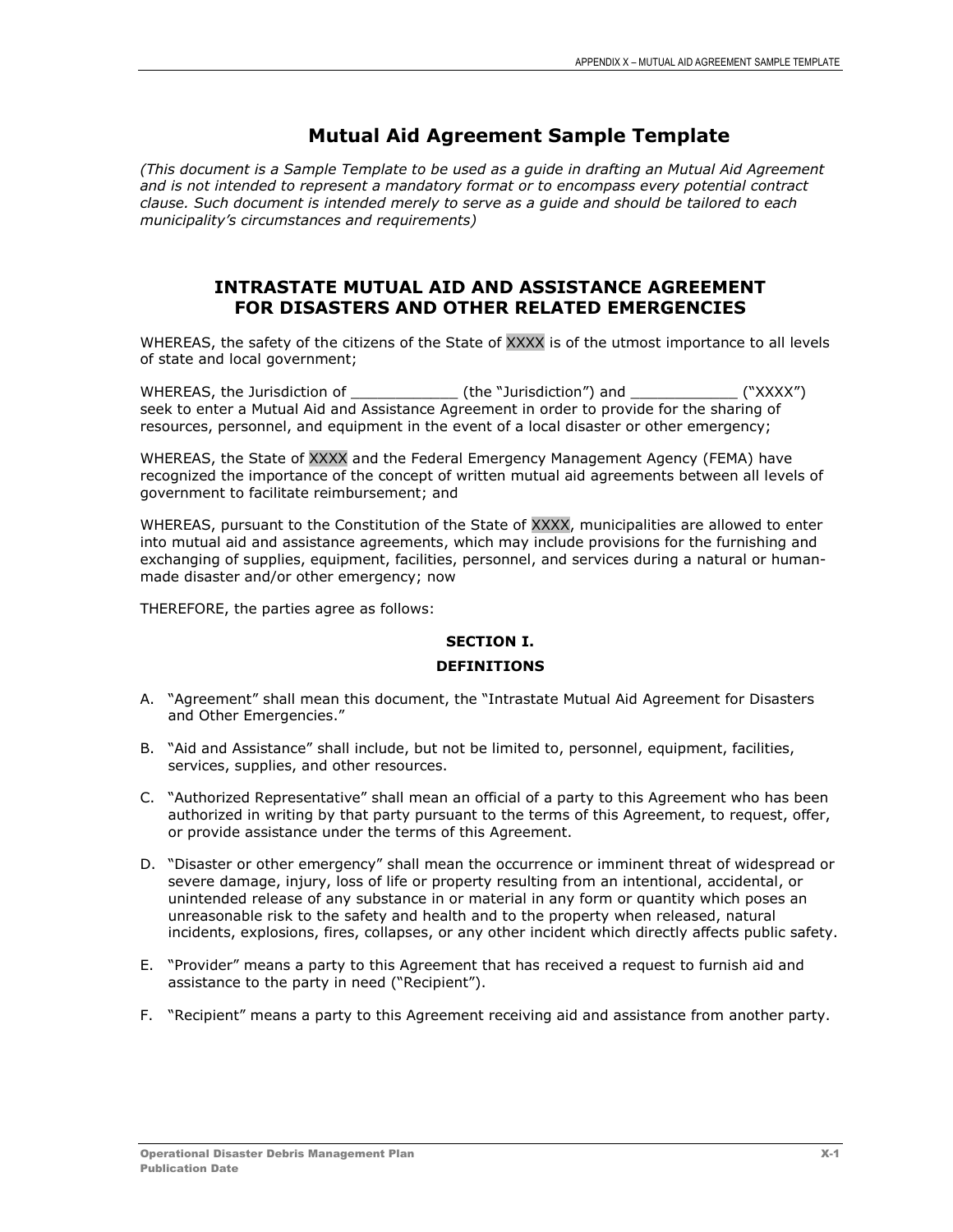# **SECTION II. OBLIGATIONS OF THE PARTIES**

- A. Provision of Aid and Assistance Pursuant to the terms and conditions set forth in this Agreement, the parties hereto shall provide each other with aid and assistance in the event of a local disaster or emergency. It is mutually understood that each party's foremost responsibility is to its own citizens. This Agreement shall not be construed to impose an absolute obligation on any party to this Agreement to provide aid and assistance pursuant to a request from another party. Accordingly, when aid and assistance have been requested, a party may deem itself unavailable to respond and shall so inform the party setting forth the request.
- B. Procedures for Requesting Assistance Requests for assistance shall be made by the Authorized Representative of a party to the Authorized Representative of the other party. Such request must indicate that it is made pursuant to this Agreement. Such request may be made by telephone, to be followed as soon as practicable by a written confirmation of that request.
- C. Designation of Authorized Representative Each party to this Agreement shall designate an Authorized Representative. Such designation shall be communicated, in writing, to the Chief Executive Officer of the other party upon the execution of this Agreement. Such designation may be amended at any time by the Chief Executive Officer of a party upon timely notice.
- D. Traveling Employees Unless otherwise specified by Recipient or agreed by the parties in writing, it is mutually understood that Recipient will provide for the needs of the Provider's traveling employees. Recipient shall pay for all reasonable out-of-pocket costs and expenses of Provider's personnel, including, without limitation, transportation expenses for travel to and from the disaster area, food, and, if necessary, lodging. If Recipient cannot provide such food and/or lodging at or near the disaster area, the Recipient shall so advise the Provider, and shall specify in its request for assistance that only personnel who can provide for their own needs are requested.
- E. Supervision and Control The Provider shall designate supervisory personnel amongst its employees sent to render aid and assistance to the Recipient. Recipient shall provide necessary credentials to the Provider's personnel authorizing them to operate on behalf of the Recipient. Recipient shall assign work tasks to Provider's supervisory personnel, and unless specifically instructed otherwise, Recipient shall have the responsibility for coordination between Provider's supervisory personnel and Recipient. Based upon such assignments set forth by Recipient, Provider's supervisory personnel shall have the authority to:
	- 1. Assign work and establish work schedules for Provider's personnel;
	- 2. Maintain daily personnel time records, material records, and a log of equipment hours;
	- 3. Report work progress to Recipient at regular intervals as specified by Recipient.
- F. Period of Service; Renewability; Recall Unless agreed otherwise, the duration of the Provider's assistance shall be for an initial period of twenty-four (24) hours, starting from the time of arrival. Thereafter, assistance may be extended in increments agreed upon by the Authorized Representatives of Provider and Recipient. Provider's personnel, equipment, and other resources shall remain subject to recall by Provider to provide for its own citizens if circumstances so warrant. Provider shall make a good faith effort to provide at least eight (8) hours advance notification to Recipient of Provider's intent to terminate such assistance, unless such notice is not practicable, in which case as much notice as is reasonable under the circumstances shall be provided.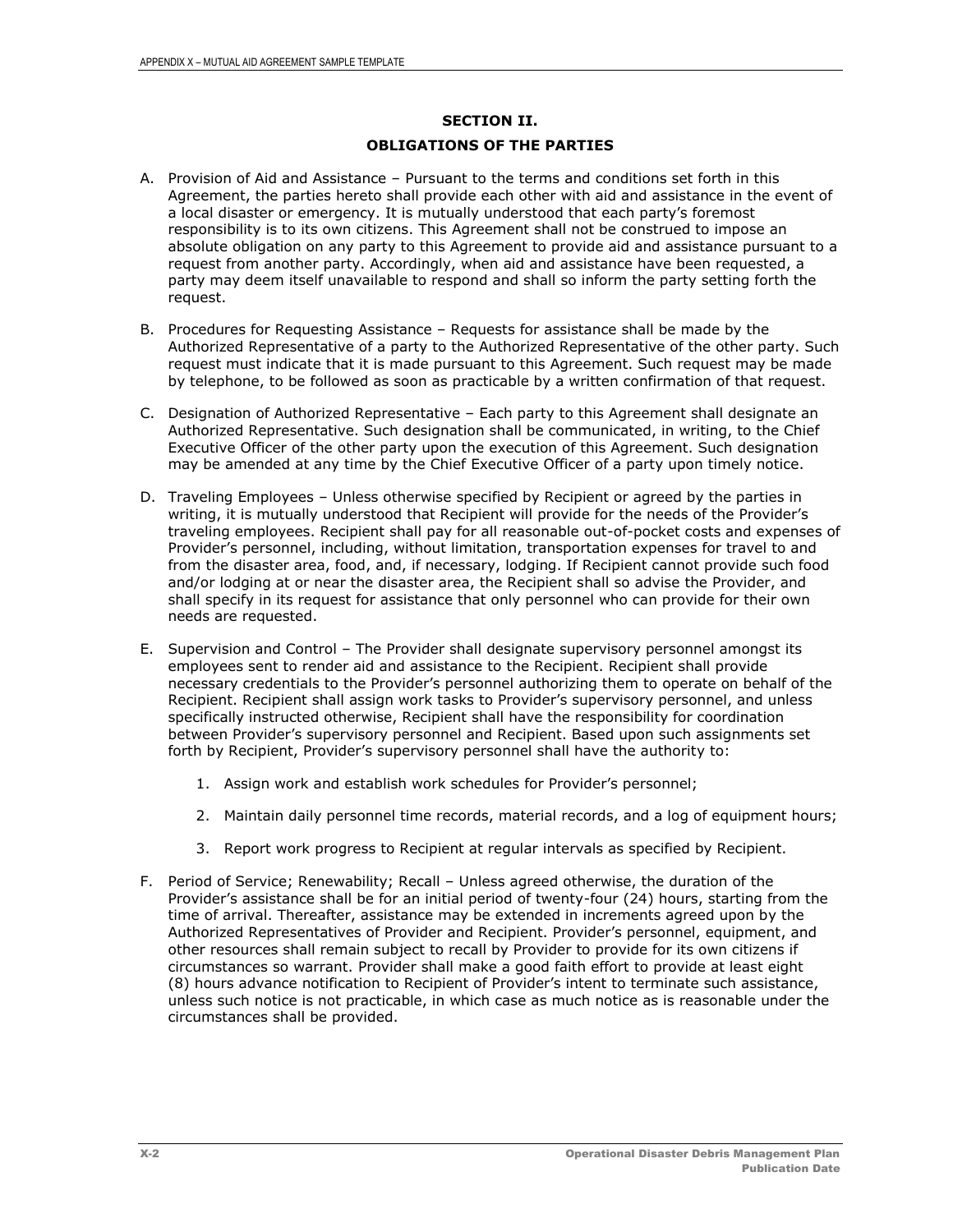# **SECTION III. REIMBURSEMENT**

- A. Except as otherwise provided below, it is understood that Recipient shall reimburse Provider for the following documents costs and expenses incurred by Provider as a result of extending aid and assistance to Recipient.
	- 1. Personnel During the period of assistance, Provider shall continue to pay its employees according to its then prevailing ordinances, rules, regulations, and agreements.
	- 2. Equipment Provider shall be reimbursed by Recipient for the use of its equipment during the period of assistance according to established FEMA equipment rates.
	- 3. Material and Supplies Provider shall be reimbursed for all materials and supplies furnished by it, used, or damaged during the period of assistance. The Recipient shall not be responsible for reimbursing Provider for the costs of any damage caused by gross negligence, willful and wanton misconduct, intentional misuse, or recklessness of Provider's personnel. Provider's personnel shall use reasonable care at all times in the use and control of all materials and supplies used by them during the period of assistance. The measure for reimbursement for materials and supplies shall be determined in accordance with FEMA and XXXX State reimbursement policies. In the alternative, the parties may agree in writing that Recipient will replace the materials and supplies used or damaged, with materials and supplies of like kind and quality.
- B. Record Keeping Recipient shall provide information, directions, and assistance for record keeping to Provider's personnel; Provider shall maintain records and invoices for reimbursement.
- C. Billing and Payment Provider shall send an invoice for reimbursable costs and expenses, together with appropriate documentation as required by Recipient, as soon as practicable after said costs and expenses are incurred, but not later than forty-five (45) days following the period of assistance. Recipient shall pay the bill, or advise of any disputed items, not later than forty-five (45) days following the billing date.
- D. Inspection of Records Provider agrees that it shall make its records regarding costs and expenses for assistance provided under this Agreement available for audit and inspection upon request by the Recipient, XXXX State, and the federal government, and shall maintain such records for at least seven (7) years after the date of final payment under this Agreement.

## **SECTION IV.**

## **PROVIDER'S EMPLOYEES**

- A. Rights and Privileges Whenever Provider's employees are rendering aid and assistance pursuant to this Agreement, such employees shall remain the responsibility of the Provider and retain the same powers, duties, immunities, and privileges they would ordinarily possess if performing their duties within the geographic limits of the Provider.
- B. Workers' Compensation Recipient shall not be responsible for reimbursing any amounts paid or due as benefits to Provider's employees due to personal injury or death occurring during the periods of time such employees are engaged in the rendering of aid and assistance under this Agreement. It is mutually understood that Recipient and Provider shall be responsible for payment of such workers' compensation benefits only to their own respective employees.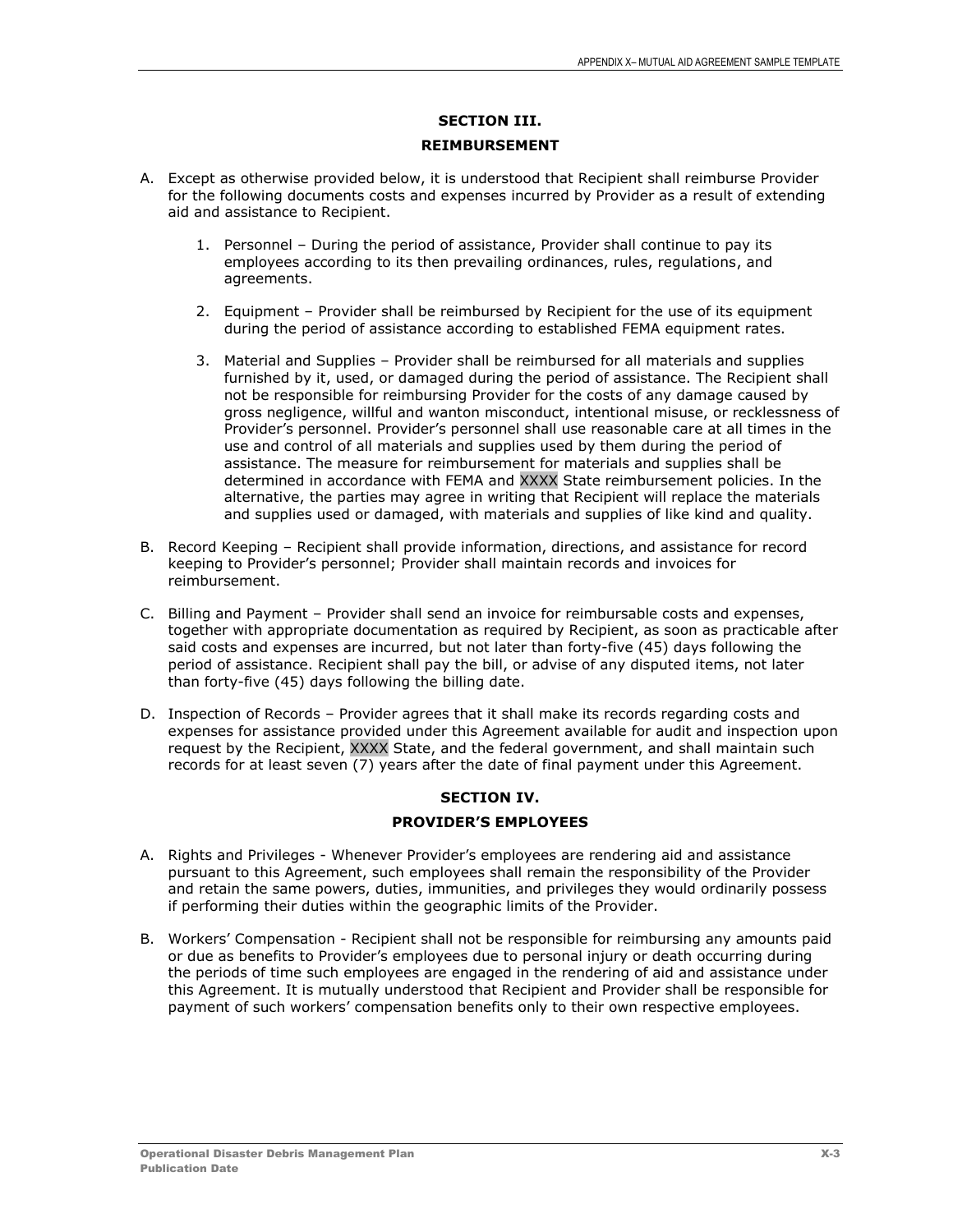## **SECTION V.**

### **NONDISCRIMINATION**

In accordance with Article 15 of the Executive Law ("Human Rights Law") and all other applicable local, State, and Federal constitutional, statutory, and administrative nondiscrimination provisions, the parties to this Agreement shall not discriminate against any employee or the region for employment on account of race, creed, color, sex, national origin, disability, Vietnam Era Veteran status, or marital status.

#### **SECTION VI.**

### **HOLD HARMLESS**

To the extent permitted by law, each party (as Indemnitor) agrees to protect, defend, indemnify, and hold the other party (as Indemnitee), and its offices, employees, and agents, free and harmless from and against any and all losses, penalties, damages, assessments, costs, charges, professional fees, and other expenses or liabilities of every kind and nature arising out of or relating to any and all claims, liens, demands, obligations, actions, proceedings, or causes of action of every kind in connection with or arising out of Indemnitor's negligence, acts, errors and/or omissions. To the extent that immunity does not apply, each party shall bear the risk of its own actions, as it does with its day-to-day operations, and determine for itself what kinds of insurance, and in what amounts, it should carry. Each party understands and agrees that any insurance protection obtained shall in no way limit the responsibility to indemnify, keep, and save harmless the other parties to this Agreement.

## **SECTION VII.**

### **AMENDMENTS**

This Agreement may be modified at any time upon the mutual written consent of the parties. Additional municipalities may become parties to this Agreement upon the acceptance and execution of this Agreement.

## **SECTION VIII.**

### **DURATION OF AGREEMENT**

- A. Term This Agreement shall be for a term of five (5) years from the date of execution by both parties, unless the Agreement is renewed or terminated as set forth in this section.
- B. Renewal This Agreement may be extended for an additional five (5) year term by written agreement of the parties hereto.
- C. Termination Any party may terminate this Agreement upon thirty (30) days written notice. A termination shall not affect the obligation of any party to reimburse the other for the costs and expenses of rendering aid and assistance incurred prior to the effective date of termination.

#### **SECTION IX.**

#### **HEADINGS**

The headings of various sections and subsections of this Agreement have been inserted for convenient reference only and shall not be construed as modifying, amending, or affecting in any way the express terms and provisions of this Agreement.

## **SECTION X.**

#### **SEVERABILITY**

Should any clause, sentence, provision, paragraph, or other part of this Agreement be adjudged by any court of competent jurisdiction to be invalid, such judgment shall not affect, impair, or invalidate the remainder of this Agreement. In the event that parties to this Agreement have